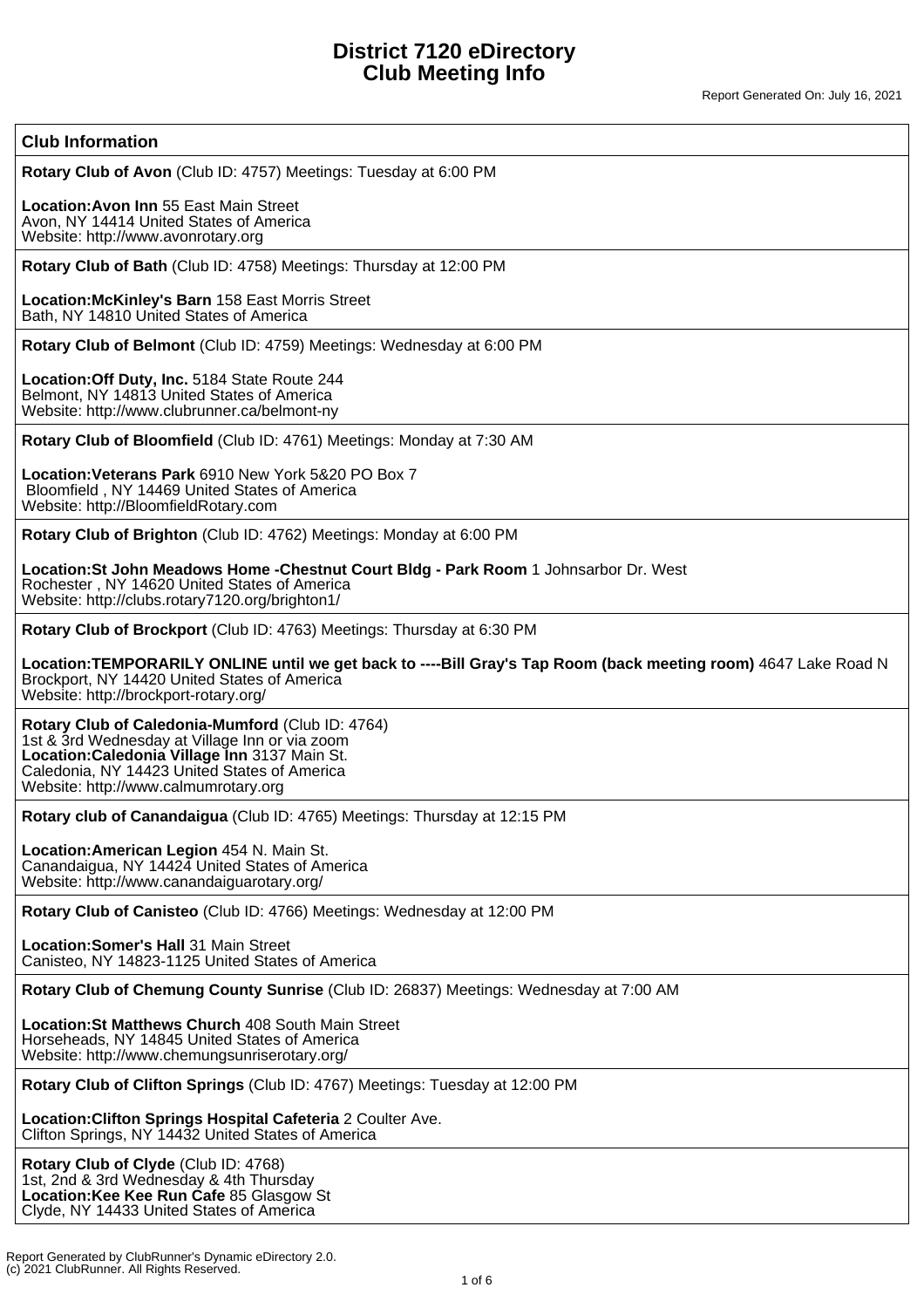| Rotary Club of Corning (Club ID: 4769)<br>ONLINE: ZOOM: https://us02web.zoom.us/j/87099533597?pwd=VjZ4dTZzamdyUWJSVm14ZEYvM2M3Zz09                                                                                                                                                                                                                    |
|-------------------------------------------------------------------------------------------------------------------------------------------------------------------------------------------------------------------------------------------------------------------------------------------------------------------------------------------------------|
| Location: Radisson Hotel Corning 125 Denison Parkway East<br>Corning, NY 14830 United States of America<br>Website: http://www.corningnyrotary.org/                                                                                                                                                                                                   |
| Rotary Club of Dansville (Club ID: 4771) Meetings: Tuesday at 12:05 PM                                                                                                                                                                                                                                                                                |
| <b>Location: Town Hall 14 Clara Barton St.</b><br>Dansville, NY 14437 United States of America                                                                                                                                                                                                                                                        |
| Rotary Club of Dundee (Club ID: 4772) Meetings: Wednesday at 12:00 PM                                                                                                                                                                                                                                                                                 |
| <b>Location: Our Town Rocks 12 Main Street</b><br>Dundee, NY 14837 United States of America                                                                                                                                                                                                                                                           |
| Rotary Club of East Rochester (Club ID: 4773)<br>1st and 3rd Thurdays of the month - 6:15 pm<br>Location: Perlo's Restaurant 202 N. Washington St.<br>East Rochester, NY 14445 United States of America                                                                                                                                               |
| Rotary Club of Elmira (Club ID: 4774) Meetings: Tuesday at 12:00 PM                                                                                                                                                                                                                                                                                   |
| Location: Elmira Riverview Holiday Inn 760 E. Water Street<br>Elmira, NY 14901-3399 United States of America<br>Website: http://www.elmirarotary.org                                                                                                                                                                                                  |
| Rotary club of Elmira Heights (Club ID: 4775) Meetings: Thursday at 6:30 PM                                                                                                                                                                                                                                                                           |
| Location: Star Lite Room 3018 Lake Rd<br>Elmira Heights, NY 14903 United States of America<br>Website: http://www.ehrotaryclub.org/                                                                                                                                                                                                                   |
| Rotary Club of Fairport (Club ID: 4776) Meetings: Monday at 6:15 PM                                                                                                                                                                                                                                                                                   |
| Location: Eagle Vale Golf Club 4344 Nine Mile Point Rd.<br>Fairport, NY 14450 United States of America<br>Website: http://www.fairportrotary.com/                                                                                                                                                                                                     |
| Rotary Club of Friendship (Club ID: 4778) Meetings: Thursday at 6:15 PM                                                                                                                                                                                                                                                                               |
| Location: American Legion 35 Depot Street<br>Friendship, NY 14739 United States of America                                                                                                                                                                                                                                                            |
| Rotary Club of Gananda (Club ID: 26283)<br>2nd, 3rd and 4th Mondays of Each Month--<br>Location subject to change throughout the year, please email us at GanandaRotary@aol.com for current meeting location.<br>Location: The Academy 1185 Macedon Center Rd<br>Macedon, NY 14502 United States of America<br>Website: http://www.ganandarotary.com/ |
| Rotary Club of Gates-Chili (Club ID: 4779) Meetings: Tuesday at 07:15 AM                                                                                                                                                                                                                                                                              |
| Location: Panorama Restaurant 730 Elmgrove Rd<br>Rochester, NY 14606 United States of America<br>Website: http://gateschilirotary.org/                                                                                                                                                                                                                |
| Rotary Club of Geneseo - New York (Club ID: 4780) Meetings: Monday at 12:15 PM                                                                                                                                                                                                                                                                        |
| Location: Valley Oak Event Center 4242 Lakeville Road<br>Geneseo, NY 14454 United States of America<br>Website: http://www.geneseorotary.com/                                                                                                                                                                                                         |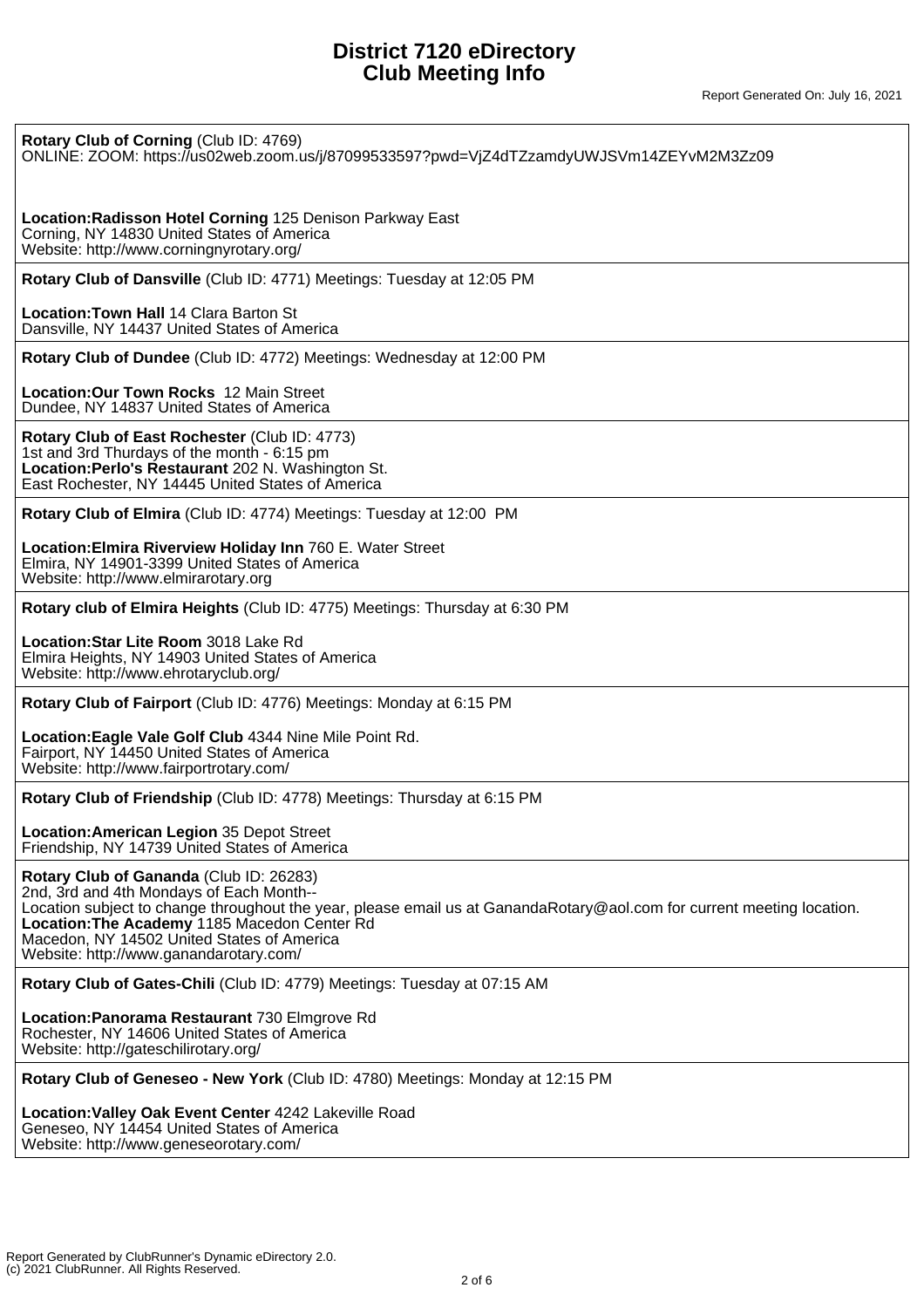Report Generated On: July 16, 2021

| Rotary Club of Geneva (Club ID: 4781) Meetings: Wednesday at 12:00 PM                                                                                                                                                                                                                                                                             |
|---------------------------------------------------------------------------------------------------------------------------------------------------------------------------------------------------------------------------------------------------------------------------------------------------------------------------------------------------|
| Location: Geneva Country Club 4147 West Lake Road<br>Geneva, NY 14456 United States of America<br>Website: http://genevarotaryclub.org/                                                                                                                                                                                                           |
| Rotary Club of Gorham (Club ID: 4782)<br>every other Thursday<br>Location: Hilltop Restaurant 4025 NY-5 &, US-20<br>Canandaigua, NY 14424 United States of America<br>Website: https://www.facebook.com/gorhamrotary/                                                                                                                             |
| Rotary Club of Greece (Club ID: 4783)<br>http://www.facebook.com/greecerotaryclub/<br>Location: Ridgemont Country Club PO BOX 16106<br>ROCHESTER, NY 14616 United States of America<br>Website: http://www.greecerotary.org/                                                                                                                      |
| Rotary Club of Honeoye Falls-Mendon (Club ID: 4787) Meetings: Wednesday at 6:15 PM                                                                                                                                                                                                                                                                |
| Location: Flaherty's - Winter, Rotary Park (Main St Park) - Summer Flaherty's 60 W Main St Rotary Park 216 N Main St<br>Honeoye Falls, NY 14472 United States of America<br>Website: https://www.hfmrotary.org                                                                                                                                    |
| THE ROTARY CLUB OF HILTON, NY (Club ID: 4785)<br>We meet the FIRST Thursday each Month.<br>Other meetings are scheduled throughout the year, depending on the projects the organization may be working on.<br>Location: Great Lakes Classic Cars 6 Upton Street<br>Hilton, NY 14468 United States of America<br>Website: https://hiltonrotary.org |
| Rotary Club of Honeoye Lake (Club ID: 4786)<br>Twice a Month<br><b>Location: The Town Hall Main Street</b><br>Honeoye, NY 14471 United States of America<br>Website: http://www.facebook.com/honeoyelakerotaryclub                                                                                                                                |
| Rotary Club of Horseheads (Club ID: 4789) Meetings: Wednesday at 12:00 PM                                                                                                                                                                                                                                                                         |
| Location: Hamlet Delights 103 Sayre St<br>Horseheads, NY 14845 United States of America<br>Website: http://www.horseheadsrotary.net/                                                                                                                                                                                                              |
| Irondequoit Rotary Club (Club ID: 4790) Meetings: Wednesday at 06:15 PM                                                                                                                                                                                                                                                                           |
| Location: Tasteful Connections 1 Whipple Lane<br>Rochester, NY 14622 United States of America<br>Website: http://www.irondequoitrotary.org/                                                                                                                                                                                                       |
| New Rotary Club of Lima (Club ID: 4791)<br>Monday bi-weekly begining 6/11/18 @ Lima Town Hall<br>Location: Lima Town Hall 7329 E Main St<br>Lima, NY 14485 United States of America<br>Website: http://www.limarotary.org                                                                                                                         |
| Rotary Club of Livonia (Club ID: 4792) Meetings: Monday at 6:15 PM                                                                                                                                                                                                                                                                                |
| Location: United Methodist Church Fellowship Hall 21 Summers Street<br>Livonia, NY 14487 United States of America<br>Website: http://www.livoniarotaryny.com/                                                                                                                                                                                     |
| Rotary Club of Lyons (Club ID: 4793) Meetings: Wednesday at 6:05 PM                                                                                                                                                                                                                                                                               |
| Location: William St. Tavern William St.<br>Lyons, NY 14489 United States of America<br>Website: http://www.clubrunner.ca/portal/SitePages/SitePage.aspx?accountid=50098&pid=69787                                                                                                                                                                |
|                                                                                                                                                                                                                                                                                                                                                   |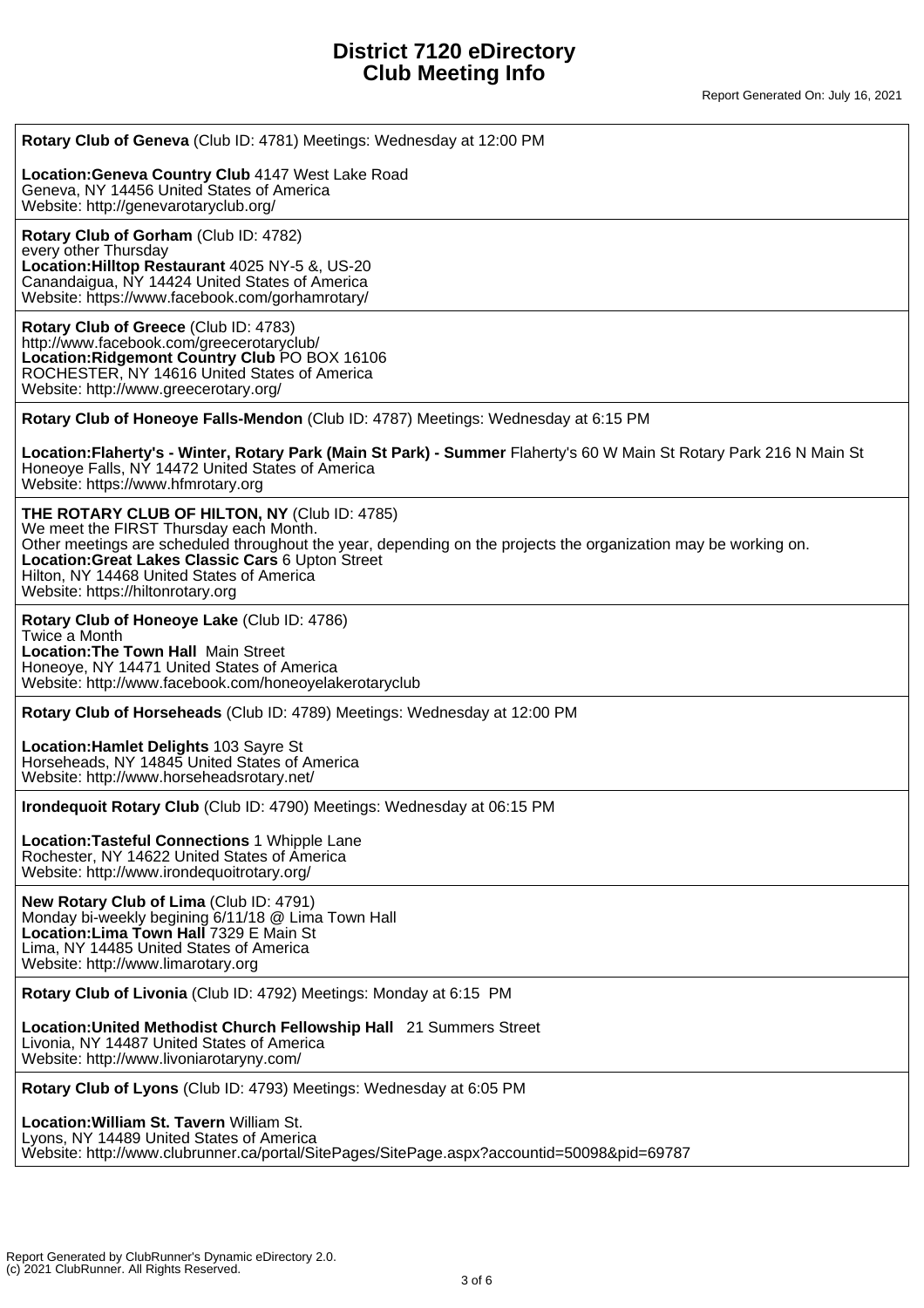Report Generated On: July 16, 2021

| Monroe County South Rotary Club (Club ID: 85642) Meetings: Thursday at 06:00 PM                                                                                                                                                                                                                                                                                                                                                         |
|-----------------------------------------------------------------------------------------------------------------------------------------------------------------------------------------------------------------------------------------------------------------------------------------------------------------------------------------------------------------------------------------------------------------------------------------|
| Location: Lehigh Family Restuarant 4835 West Henrietta Rd.<br>Henrietta, NY 14467 United States of America                                                                                                                                                                                                                                                                                                                              |
| Rotary Club of Mt. Morris (Club ID: 4796)<br>1st & 3rd Tues<br><b>Location: Mount Morris Lanes 9 Erie Street</b><br>Mt. Morris, NY 14510 United States of America<br>Website: http://mountmorrisrotary.org/                                                                                                                                                                                                                             |
| Rotary Club of Naples (Club ID: 4797)<br>Monday's at Noon except 2nd and 4th Mondays at 6 PM<br>Location: The Redwood Restaurant 6 Cohocton Street.<br>Naples, NY 14512 United States of America<br>Website: https://portal.clubrunner.ca/7831                                                                                                                                                                                          |
| Rotary Club of Newark, New York (Club ID: 4798)<br>We currently meet at the Newark American Legion. We also make our meetings available via Zoom. If you are not a club<br>member and wish to watch us on Zoom, please email us for the link. All are welcome to attend our in-person meetings.<br>Location: American Legion 200 East Union St<br>Newark, NY 14513 United States of America<br>Website: http://www.newarkrotary7120.org |
| Rotary Club of Nunda (Club ID: 4799)<br>2nd and 4th Wednesdays 6:00-7:00 pm<br>Location: Call before attending. 585-468-6016<br>Nunda, NY 14517 United States of America                                                                                                                                                                                                                                                                |
| Rotary Club of Ontario-Walworth (Club ID: 4800)<br>Currently on Zoom, until July 2021<br>Location: Casey Park, Adult Meeting Room 6551 Knickerbocker Rd<br>Ontario, NY 14519 United States of America<br>Website: http://www.clubrunner.ca/portal/SitePages/SitePage.aspx?accountid=50098&pid=63820                                                                                                                                     |
| Rotary Club of Palmyra-Macedon (Club ID: 4801)<br>At this time, we are conducting our meetings via Zoom until further notice. To receive a link to a particular week's zoom meeting,<br>email Dianne Sloan at dianne_sloan@yahoo.com. Alling Coverlet Museum Palmyra 2nd and 4th Wednesdays of each month at                                                                                                                            |
| Location: Alling Coverlet Museum 122 William St<br>Palmyra, NY 14522-9719 United States of America<br>Website: http://www.clubrunner.ca/palmyra-macedon                                                                                                                                                                                                                                                                                 |
| Rotary Club of Penfield (Club ID: 4803)<br>Club Meetings are second Tuesday of each month.<br>Location: Shadow Lake Golf Course 1850 Five Mile Line Road<br>Penfield, NY 14526 United States of America<br>Website: http://penfieldrotary.org/                                                                                                                                                                                          |
| Rotary Club of Penn Yan (Club ID: 4804) Meetings: Tuesday at 12:05 PM                                                                                                                                                                                                                                                                                                                                                                   |
| Location: Top of the Lake Restaurant 301 Lake St.<br>Penn Yan, NY 14527 United States of America<br>Website: http://www.py-rotary.org/                                                                                                                                                                                                                                                                                                  |
| Rotary Club of Perry (Club ID: 4805) Meetings: Thursday at 12:15 PM                                                                                                                                                                                                                                                                                                                                                                     |
| Location: Masonic Temple 21 North Main Street<br>Perry, NY 14530 United States of America<br>Website: http://www.perrynyrotary.org/                                                                                                                                                                                                                                                                                                     |
| Rotary Club of Pittsford (Club ID: 4807) Meetings: Wednesday at 7:00 AM                                                                                                                                                                                                                                                                                                                                                                 |
| Location: Pittsford Community Library 24 State Street<br>Pittsford, NY 14534 United States of America<br>Website: http://www.pittsfordrotaryclub.org/                                                                                                                                                                                                                                                                                   |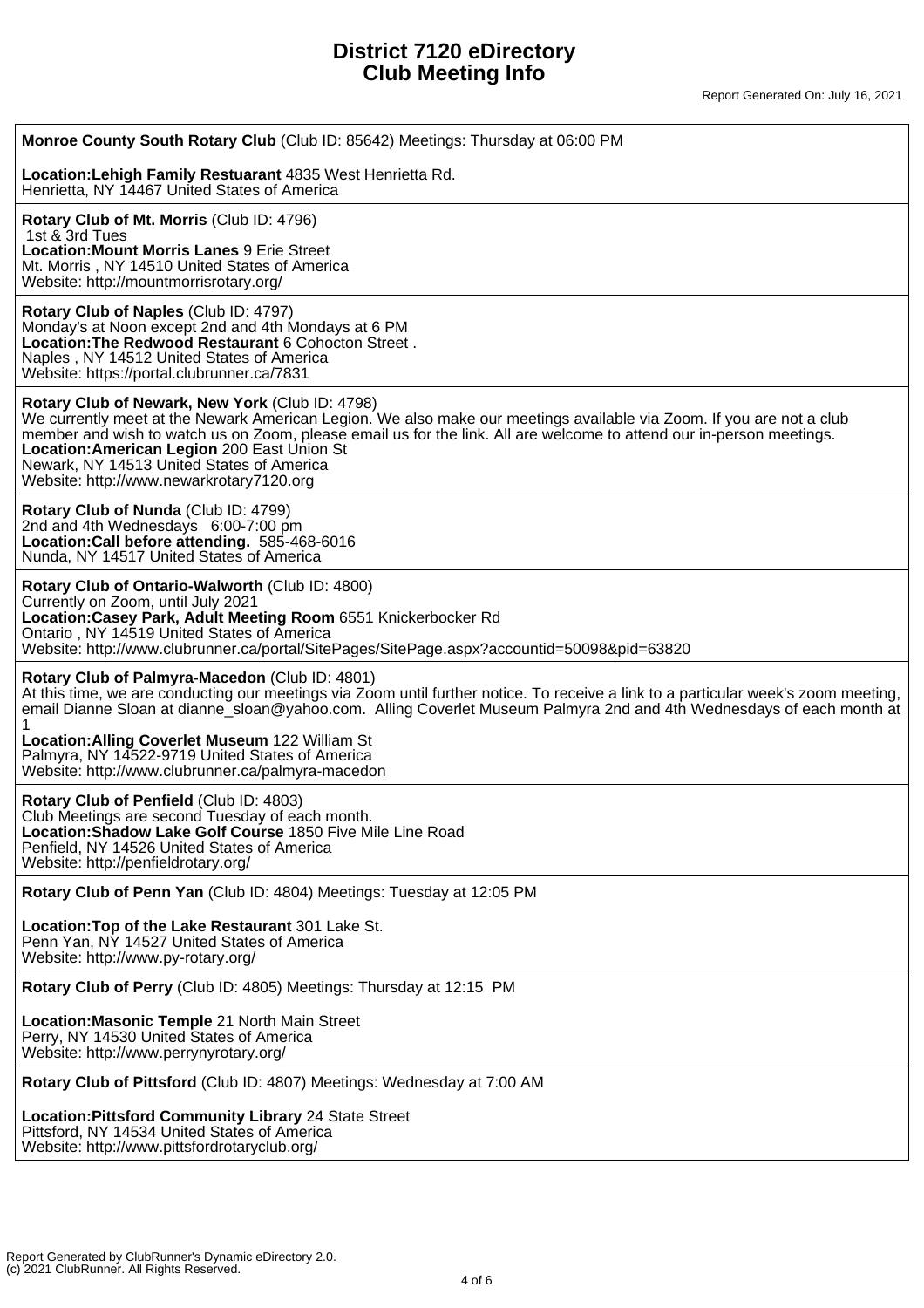| Rotary Club of Prattsburgh (Club ID: 4808)<br>2nd & 4th Tuesday of each month at 6:30 PM<br>Location: Dillio's Cafe (starting March 14th) 22 Main Street<br>Prattsburgh, NY 14873 United States of America<br>Website: http://rotary7120.org/prattsburgh/                                                                      |
|--------------------------------------------------------------------------------------------------------------------------------------------------------------------------------------------------------------------------------------------------------------------------------------------------------------------------------|
| Rotary Club of Red Creek (Club ID: 4809)<br>2nd and 4th Tuesday, 6:00 pm<br>Location: The Village Grill of Fair Haven 809 NY-104A<br>Sterling, NY 13156 United States of America                                                                                                                                               |
| Rotary Club of Red Jacket (Manchester) (Club ID: 4810) Meetings: Tuesday at 7:30 AM                                                                                                                                                                                                                                            |
| Location: Roy's Restaurant 4123 State Route 96<br>Manchester, NY 14504 United States of America<br>Website: http://www.redjacketrotary.org                                                                                                                                                                                     |
| Roc City Rotary Club (Club ID: 89067)<br>We meet the third Tuesday of every month. During the global pandemic we will be meeting virtually only. All are welcome,<br>please register.<br>Location: Three Heads Brewing 186 Atlantic Ave<br>Rochester, NY 14607 United States of America<br>Website: https://roccityrotary.org/ |
| Rotary Club of Rochester (Club ID: 4811) Meetings: Tuesday at 12:00 PM                                                                                                                                                                                                                                                         |
| Location: Riverside Convention Center 123 E. Main St.,<br>Rochester, NY 14604 United States of America<br>Website: http://www.rochesterrotary.org/                                                                                                                                                                             |
| Rotary Club of Rochester A.M. (Club ID: 25289) Meetings: Friday at 7:00 AM                                                                                                                                                                                                                                                     |
| <b>Location: Covenant United Methodist Church 1124 Culver Rd</b><br>Rochester, NY 14609 United States of America<br>Website: http://www.rochesteramrotary.org/projects.htm                                                                                                                                                     |
| Rotary Club of Rochester Deaf (Club ID: 65836)<br>Every 2nd and 4th Tuesday of month at 6 PM<br>Location: Rochester View Apartment 4365 West Henrietta Road<br>Rochester, NY 14667 United States of America<br>Website: http://www.deafrotary.com                                                                              |
| Rotary Club of Rochester Latino (Club ID: 82079)<br>1st Wednesday and 3rd Monday of the month at 5:30 PM<br>Location: Irondequoit Public Library 1290 Titus Ave.<br>Rochester, NY 14617 United States of America<br>Website: http://www.latinorotary.com                                                                       |
| Rotary Club of Rochester Northwest (Club ID: 82078)<br>Zoom meetings every 2nd and 4th Wednesday<br>Location: Charles Settlement House 71 Parkway<br>Rochester, NY 14611 United States of America                                                                                                                              |
| Rotary Club of Rochester Southwest (Club ID: 89002)<br>1st Thursday 5:30 PM and 3rd Thursday 8 AM (https://rochester.zoom.us/j/210837971)<br>Join us ONLINE!<br>Location: Neighborhood Service Center 923 Genesee St<br>Rochester, NY 14611 United States of America<br>Website: https://www.facebook.com/swrocrotary          |
| Rotary Club of Rush-Henrietta (Club ID: 4812)<br>Due to COVID-19, our meetings are via Zoom. Days and times vary.<br>Zoom<br>Zoom, NY United States of America<br>Website: http://www.rotary-rush-henrietta.com/                                                                                                               |